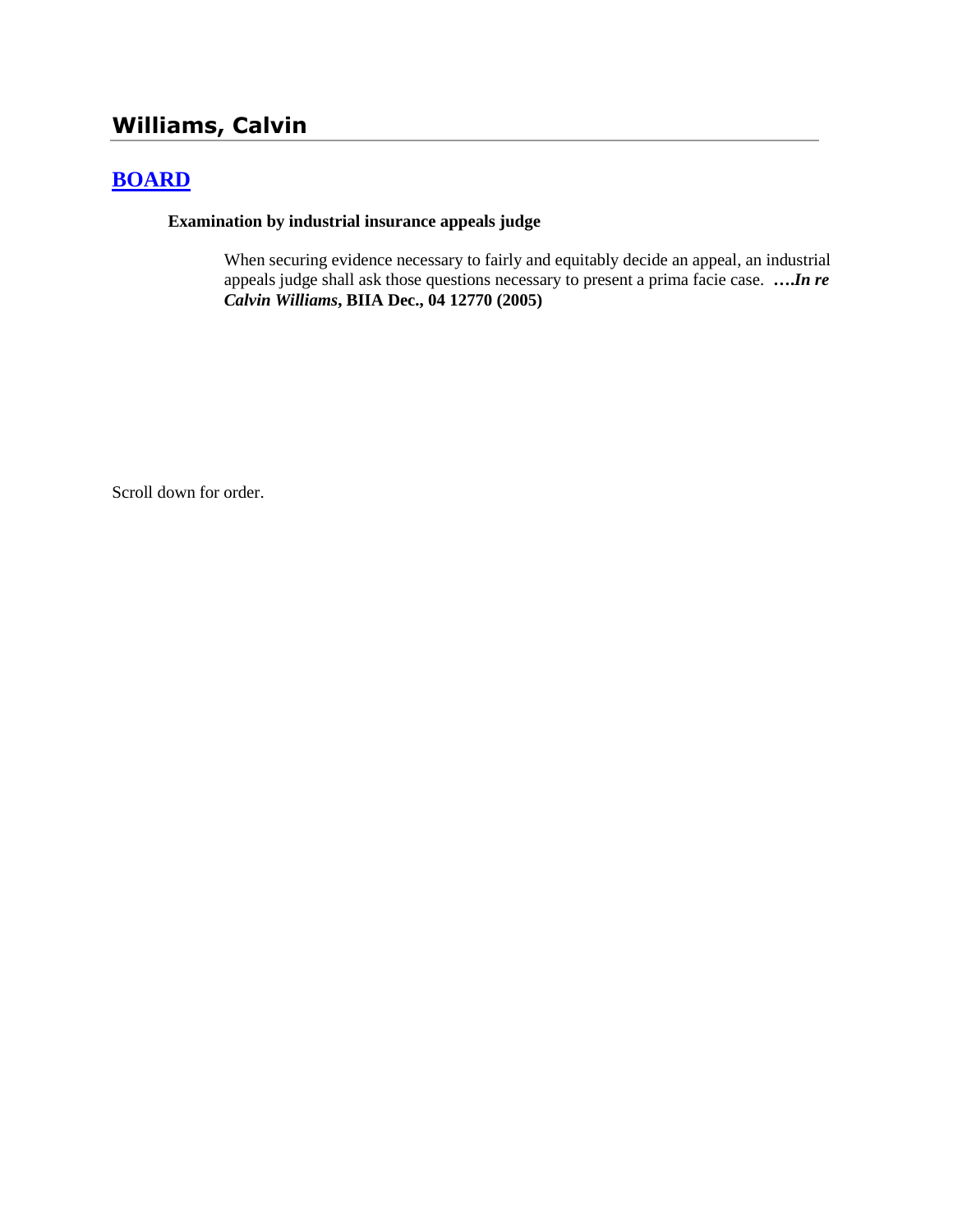### **BEFORE THE BOARD OF INDUSTRIAL INSURANCE APPEALS STATE OF WASHINGTON**

**)**

**) )**

**IN RE: CALVIN WILLIAMS ) DOCKET NO. 04 12770**

**CLAIM NO. W-903939 )**

**ORDER VACATING PROPOSED DECISION AND ORDER AND REMANDING THE APPEAL FOR FURTHER PROCEEDINGS**

APPEARANCES:

Claimant, Calvin Williams, Pro Se

Self-Insured Employer, King County, by King County Prosecutor's Office, per Alison M. Bogar, Deputy

The claimant, Calvin Williams, filed an appeal with the Board of Industrial Insurance Appeals on March 9, 2004, from an order of the Department of Labor and Industries dated March 3, 2004. In this order, the Department rejected Mr. Williams' application for industrial insurance benefits because his condition was not an occupational disease within the meaning of RCW 51.08.140. The appeal is **REMANDED FOR FURTHER PROCEEDINGS**.

#### **DECISION**

Pursuant to RCW 51.52.104 and RCW 51.52.106, this matter is before the Board for review and decision on a timely Petition for Review filed by the claimant to a Proposed Decision and Order issued on February 22, 2005, in which the industrial appeals judge dismissed the claimant's appeal from the order of the Department dated March 3, 2004.

Our industrial appeals judge dismissed Mr. Williams' appeal because Mr. Williams failed to present any medical evidence in support of his appeal. Under most circumstances we would agree with the judge and not grant Mr. Williams' Petition for Review. The facts of this appeal present compelling reasons to remand the appeal to the hearings process for further proceedings, specifically to give Mr. Williams another opportunity to present the testimony of Patrick Squires, O.D., his treating physician.

Mr. Williams has represented himself throughout these proceedings. At the time notice was sent for the first mediation conference, a notice was included that briefly explained our procedures. This notice informed Mr. Williams that "medical witnesses usually have to testify in hearings." We assume the mediation judge also advised Mr. Williams about our procedures and his obligations, but there is no record of this in this file.

1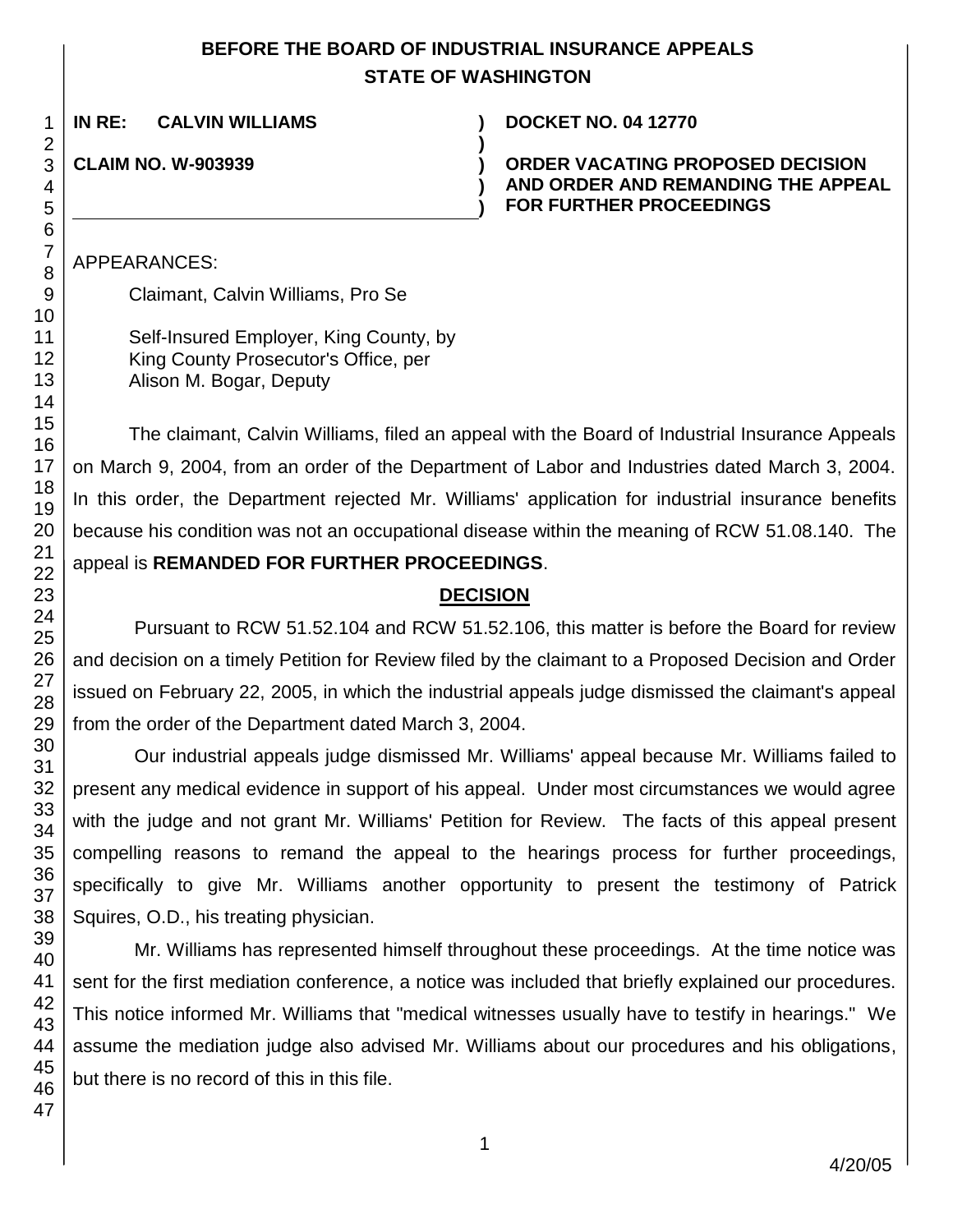A scheduling conference was held on October 19, 2004. This conference was not reported, but the hearing judge issued a litigation order on October 22, 2004, in which he informed Mr. Williams that he was required to present medical testimony, among other things, in support of his appeal. Mr. Williams confirmed his witnesses in a letter on November 19, 2004. He enclosed a medical record with his confirmation. The judge responded with a letter telling Mr. Williams that he would not read the medical report and that Mr. Williams was required to present live testimony from a medical professional in support of his appeal.

The first hearing was held on December 7, 2004. Dr. Squires appeared by telephone and was ready to testify, but the self-insured employer requested a continuance of his testimony, which was granted. Dr. Squires stated on the record that he would be available to testify if given notice and he gave the judge his available dates and times. The judge informed the doctor that we would send him advance notice of the next hearing. The December 7 hearing proceeded with the testimony of Mr. Williams and a lay witness.

The Board sent Dr. Squires notice of the next hearing and sent him a letter informing him of the hearing date. The next hearing was held on February 9, 2005. Dr. Squires was not present and the judge asked Mr. Williams if he had contacted the doctor. Mr. Williams informed the judge that he had not and that he did not know that he was allowed to contact the doctor. The judge attempted to telephone Dr. Squires at two different locations and the only response at both was an answer machine. The judge closed the record and issued the Proposed Decision and Order in which he dismissed the appeal.

The record shows that Mr. Williams appeared at every Board proceeding and was prepared to present his evidence. Dr. Squires received specific notice from this Board about the February 9, 2005 hearing and this was on a date and time when he had stated he would be available. We see no fault on the part of Mr. Williams in his failure to present medical evidence. We find that Mr. Williams should have been given another opportunity to present this crucial testimony. For whatever reason, Mr. Williams was never informed that he could subpoena the doctor if the doctor has now decided that he does not want to testify. There is always a risk in subpoenaing a physician to testify, but Mr. Williams should be given this opportunity. Upon remand, the hearing judge should convene a conference and inform Mr. Williams that he should contact Dr. Squires to learn if the doctor still is willing to testify. The judge should also give Mr. Williams the option to subpoena the doctor if it appears that Dr. Squires will not appear of his own free will. This would include an explanation of what is required by law to subpoena a witness to a Board hearing.